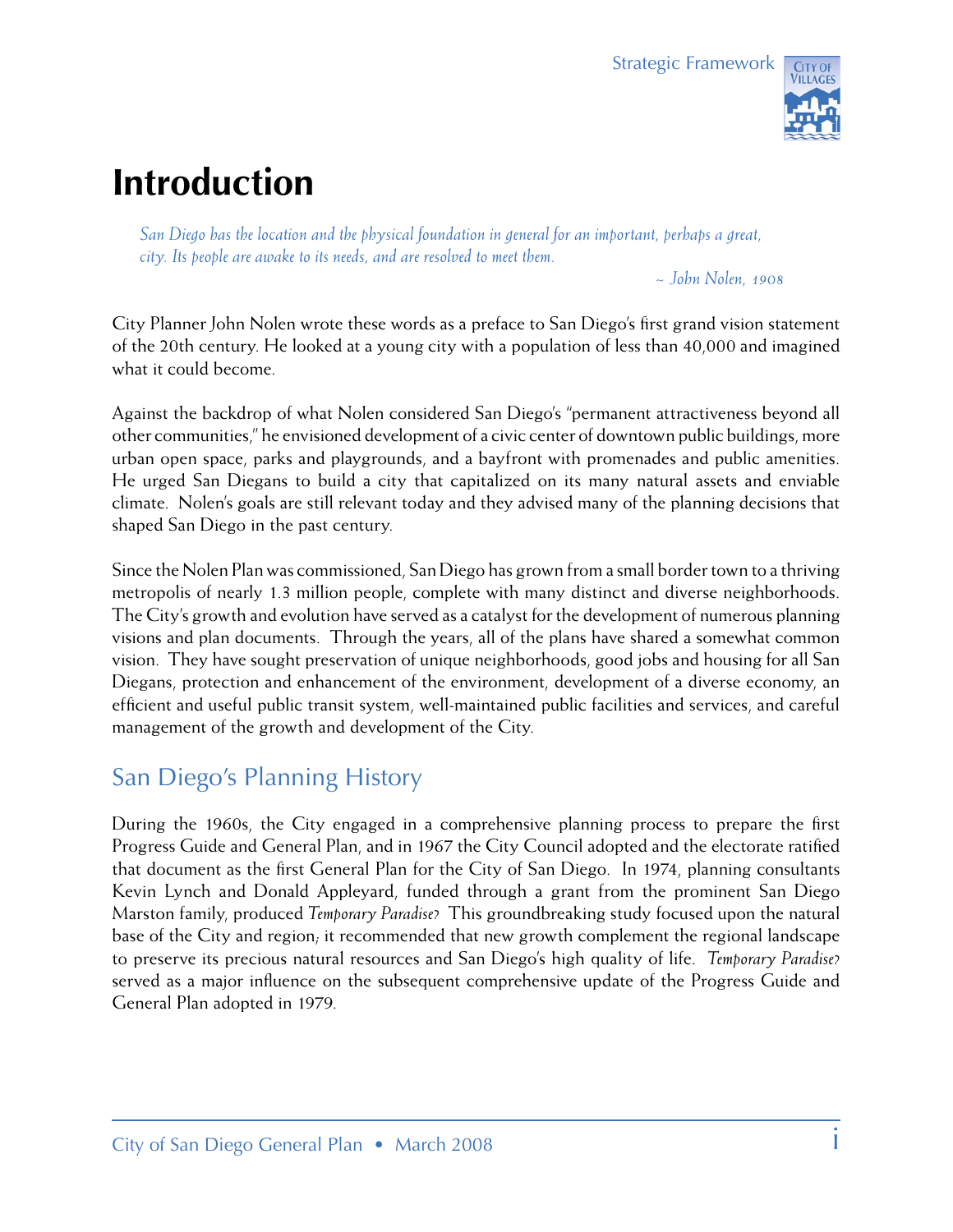



The City experienced both significant growth and a serious recession over the two following decades. Residential development reached the City's jurisdictional boundaries which also expanded during this period. The City's economic base evolved from tourism and defense to include high technology research and manufacturing, and international trade. The citizens of San Diego reacted to the growth and change by participating in numerous visioning efforts. They produced several documents, ballot initiatives, and programs including: the Urban Form Action Plan, the Regional Growth Management Strategy, the Livable Neighborhoods Initiative, Towards Permanent Paradise, the Renaissance Commission Report, and many others.

Based upon the planning principles and shared common values in all of these documents, the City Council adopted the Strategic Framework Element in 2002 to guide the comprehensive update of the entire 1979 Progress Guide and General Plan.

## A New General Plan

This General Plan provides policy guidance to balance the needs of a growing city while enhancing quality of life for current and future San Diegans. It provides a strategy, the City of Villages, for how the City can enhance its many communities and neighborhoods as growth occurs over time. It presents ten elements that overall provide a comprehensive "blueprint" for the City of San Diego's growth over the next twenty plus years.

While this General Plan builds upon many goals and strategies of the 1979 General Plan, the year 2008 finds the City of San Diego and its citizens facing new issues: a lack of vacant developable land for future growth, unmet public facilities standards, a changing economic base, and major environmental challenges.

A century after Nolen, San Diego is once again anticipating its future and defining new strategies for the way we will live on the land for the next 20-50 years. The challenges require new approaches, sound public policies, and innovative and achievable solutions – in sum, a new General Plan.

### San Diego Profile

San Diego is the second largest city in California and eighth largest in the United States with a population of approximately 1.3 million in 2007. The City covers 342.5 square miles and stretches nearly 40 miles from north to south. There are 93 miles of shoreline including bays, lagoons and the Pacific Ocean. Elevations mostly range from sea level to 600 feet. High points include Mt. Soledad in La Jolla and Cowles Mountain in the eastern part of the City which is nearly 1,600 feet high.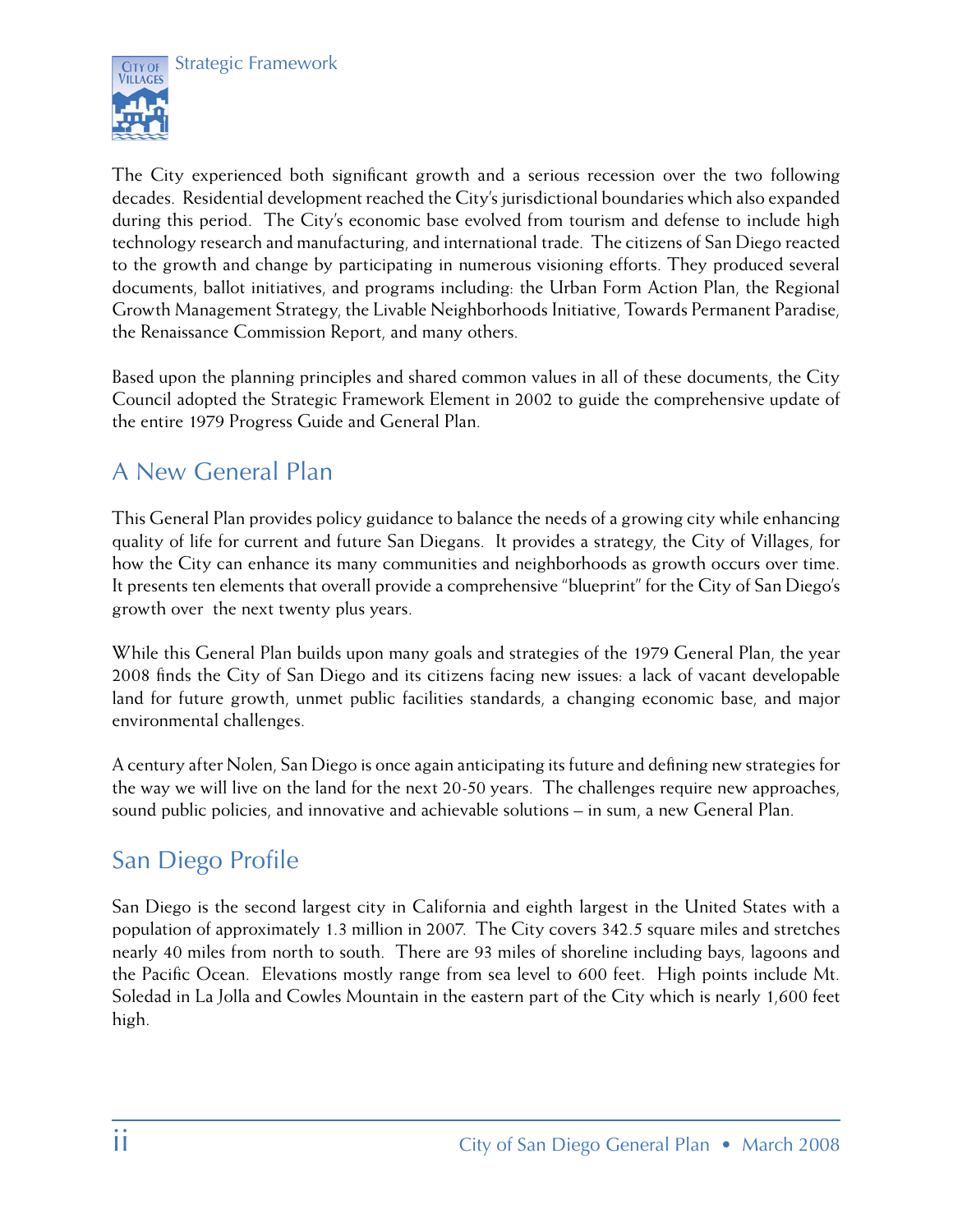

San Diego has a unique and varied topography composed mostly of mesas intersected by canyons. Mission Valley is a prominent geographical feature near the center of the City. There are rather dramatic climate variations within the City. In the beach areas, summer high temperatures average in the low 70s while inland areas average in the mid to upper 80s. Rainfall averages only 10 inches per year.

San Diego has a varied economy with both high and low wage industries prominent. The higher wage economic sectors include telecommunications, software, biotech and higher education. The tourism and visitor sectors of the economy provide many of the lower wage jobs. There are relatively few middle income jobs resulting increasingly in an hourglass economy. The military has long been a mainstay of the local economy offering middle income jobs although it is not as dominant as it once was. Defense industry jobs have declined in the past two decades.

San Diego is a major tourist and convention destination. The most visited sites are Balboa Park, the San Diego Zoo and Wild Animal Park, SeaWorld, Cabrillo National Monument, and Old Town State Historic Park. The village area of La Jolla and Gaslamp Quarter downtown are also popular destinations.

San Diego's population grew rapidly from 1940 to 1960 and again from 1970 to 1990. The population was approximately 200,000 in 1940, 700,000 in 1970 and over 1.22 million in 2000. During the last few years the rate of population growth in the City has slowed. Lack of vacant land and high housing costs relative to local incomes have deterred recent growth.

San Diego's population is diverse. Slightly less than half the population is composed of non-Hispanic whites. Hispanics make up 25-30 percent of the population. Approximately 15-20 percent of the population has Asian and Pacific Island origins and about 7 percent are black. The Hispanic and Asian populations are younger and are continuing to increase while the non-Hispanic white and black population has been stagnant or declining in recent years. The overall average age of 33.5 years has been increasing with the fastest growing segment being people over the age of 65. (See City of San Diego Fast Facts below, and Tables 8 and 9 in the Housing Element for more demographic information).